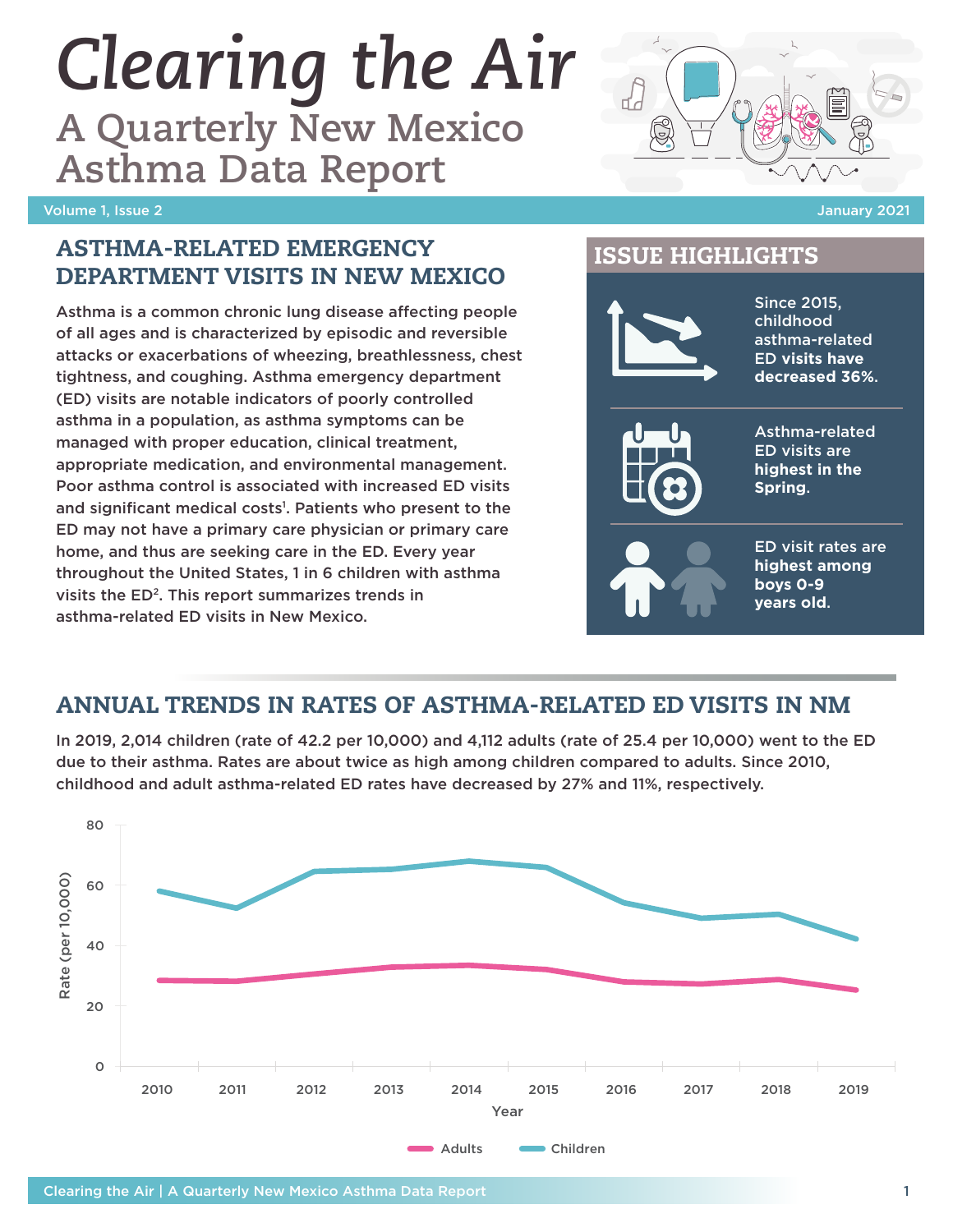## ASTHMA-RELATED ED VISIT RATES BY MONTH

In New Mexico, asthma-related ED visits are highest in the spring months (February, March, and April) and the lowest during the summer months (June and July). The highest rates are among children.



## NM ASTHMA-RELATED ED VISIT RATES BY AGE AND GENDER

Boys, ages 0-14 years old have the highest asthma-related ED visit rates. ED visit rates decline as males get older. Females experience consistent asthma-related ED visit rates from around 5 years old through age 50. Rates are higher among females compared to males starting in the mid-teenage years.

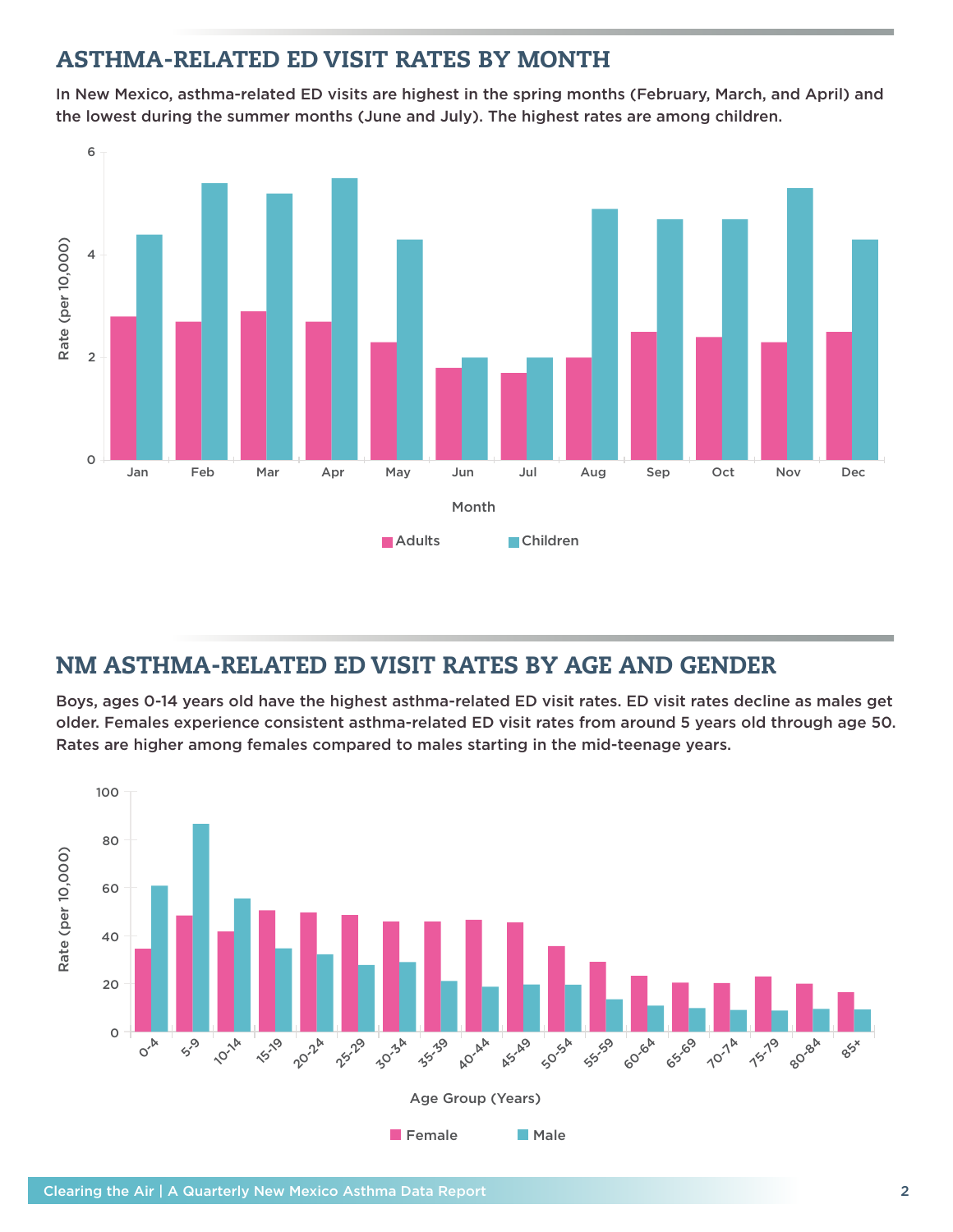## ASTHMA-RELATED ED VISIT RATES BY GEOGRAPHY

The highest asthma-related ED visit rates are in the Southeast (SE) and Northwest (NW) health regions. Since 2015, there has been a 44% decrease in asthma-related ED visit rates in the SE. The NW region has not experienced as dramatic of a decline (15%), and the Metro health region has seen a general increase over the past 4 years. Over the past 5 years, the counties with highest rates are Chaves, Curry, Eddy, Grant, Quay, and Sierra.



### ASTHMA-RELATED ED VISITS RATES BY HEALTH REGION AND YEAR

## ASTHMA-RELATED ED VISITS RATES BY COUNTY, 2015-2019